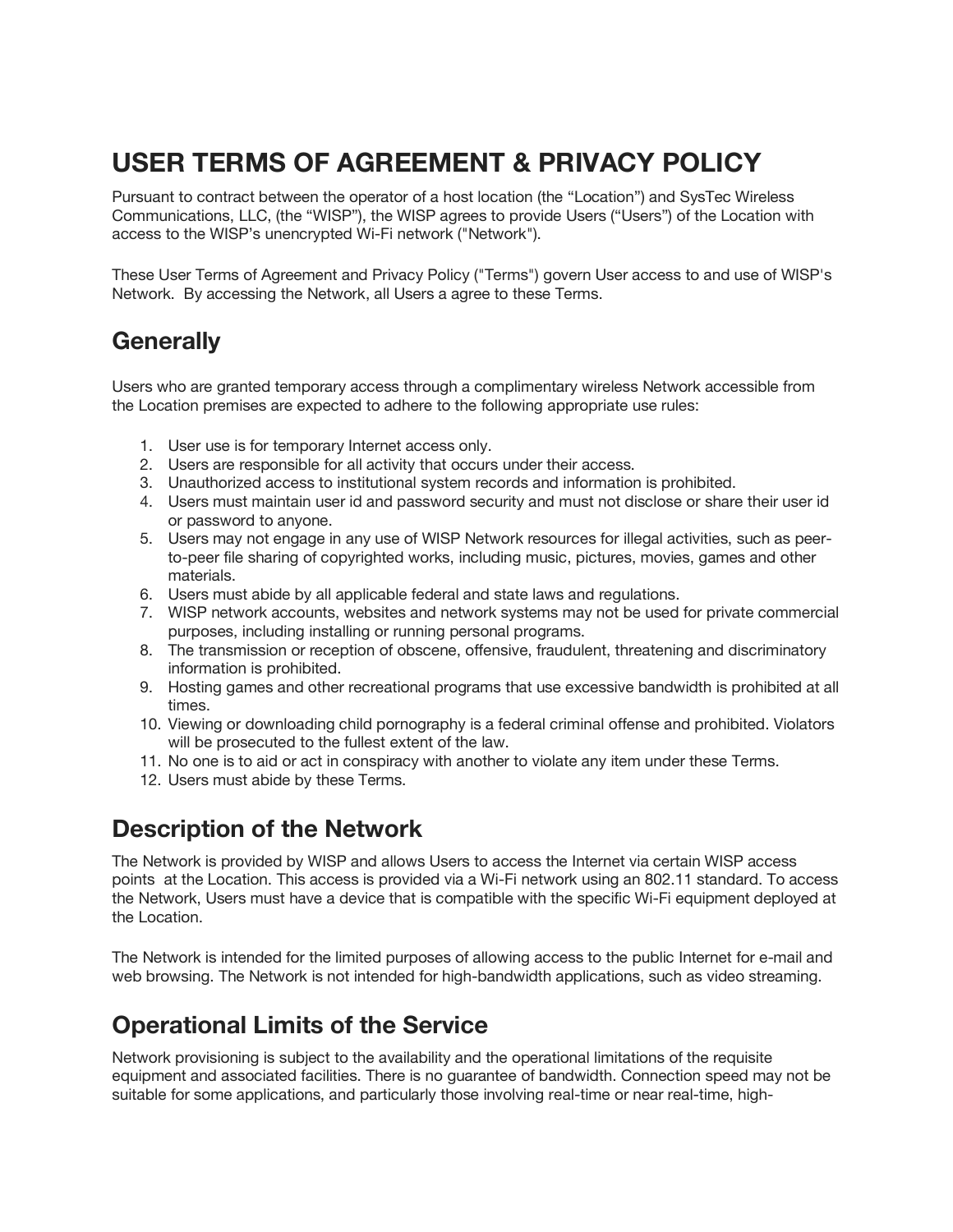bandwidth uses, such as video streaming or video conferencing. Users understand and agree that temporary interruptions of the Network may occur as normal events in provision of the Network and that WISP will not be liable for such interruptions. Users further understand and agree that WISP has no control over third-party networks or websites accessed in the course of Network use, and therefore, delays and disruptions of other network transmissions are beyond the control of WISP. WISP will not be liable for any failure of performance, if such failure is due to any cause beyond WISP's reasonable control, including acts of God, fire, explosion, vandalism, nuclear disaster, terrorism, cable cut, storm or other similar occurrence, any law, order or regulation by any government, civil, or military authority, national emergencies, insurrections, riots, wars, labor difficulties, supplier failures, shortages, breaches, delays, or delays caused by Users or Users' equipment.

## **Information/Password Security**

All information requested by and provided to WISP must be accurate, including name, cell phone number, cell phone carrier and e-mail address information ("Registration Data"). Users shall not share log in credentials, user names, user ids or passwords with any other individuals. Users are solely and fully responsible and liable for all activities that occur under their usage.

### **General Use Restrictions**

Subject to User acceptance of and compliance with these Terms, Users are hereby granted the right to use the Network for the limited purposes of allowing access to the public Internet for e-mail and web browsing. The Network is provided for the sole use by the self-registered User. The Network is not intended for high-bandwidth applications, such as video streaming. Users are granted access during the hours of availability outlined on the User registration webpage.

### **Responsible Use**

- 1. Users are expected to use good judgment and reasonable care in order to protect and preserve the integrity of WISP equipment, its data and software, and its access.
- 2. Users must not use or access the WISP Network in a manner that:
	- a. Violates applicable laws, regulations, contractual agreements, WISP policies or standards; or
	- b. Causes damage to or impairs the WISP Network or the productivity of WISP users through intentional, negligent or reckless action.
- 3. Users must take reasonable precautions to avoid introducing harmful software, such as viruses, into the WISP Network.
- 4. Users must take reasonable precautions to ensure their personal devices (e.g., computers, tablets, smart phones) are secure before connecting to the WISP Network.
- 5. Users who publish or maintain information on WISP Network are responsible for ensuring that information they post complies with applicable laws concerning copyrighted material and fair use of intellectual property.
- 6. Software must be used in a way that is consistent with the relevant license agreement. Unauthorized copies of licensed or copyrighted software may not be created or distributed.
- 7. A user who has knowledge (or reasonable suspicion) of a violation of this policy must report the violation by sending an email to: info@systecwifi.com. A user must not prevent or obstruct another user from reporting a security incident or policy violation.

## **Limitation of WISP Liability**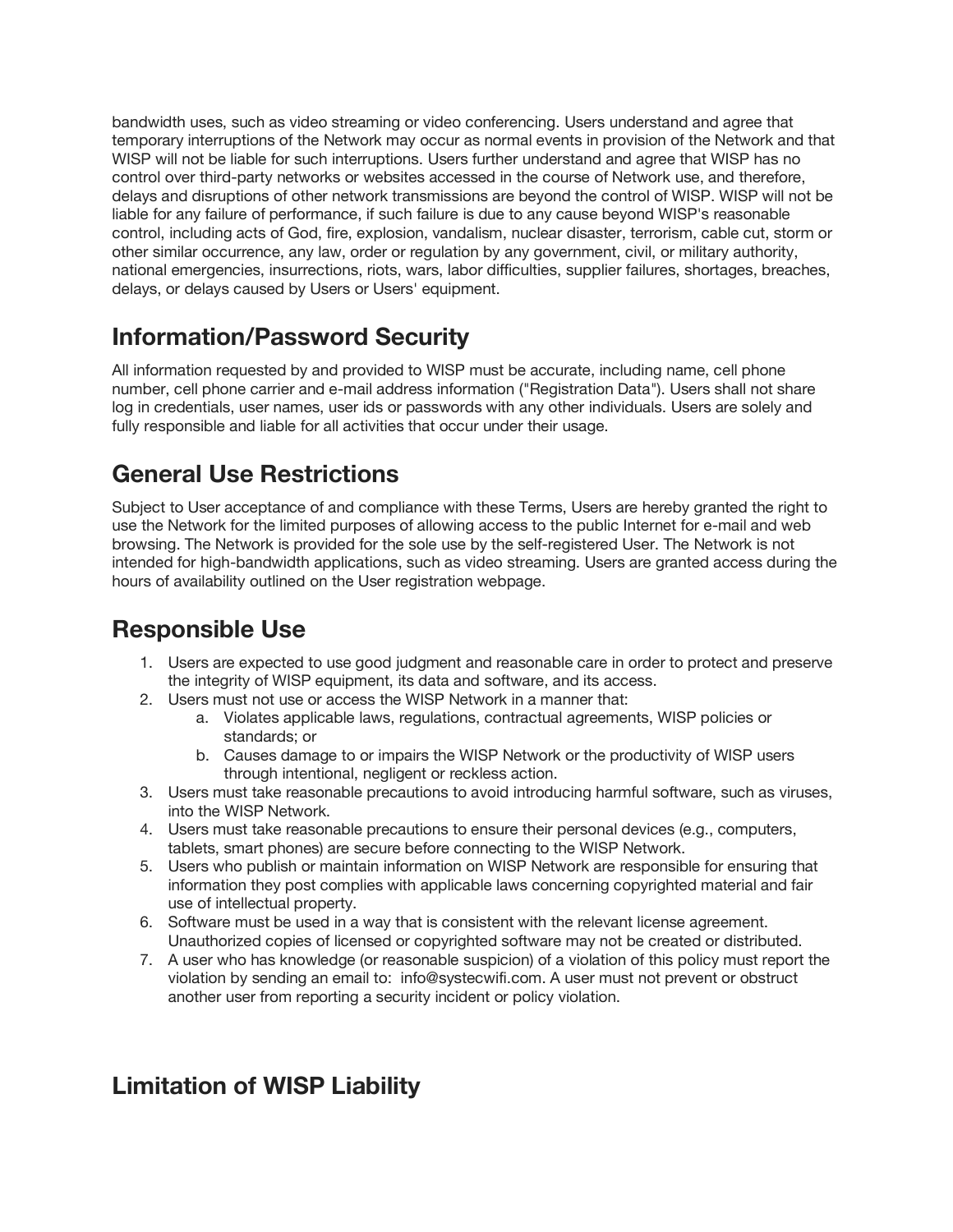WISP shall not be liable for any damages suffered as a result of User usage of the Network. Moreover, in no event shall WISP be liable for any indirect, punitive, special, incidental or consequential damages (including, without limitation, loss of business, lost revenue, lost profits, loss of use, loss of data, loss of identity or other economic advantage), however they arise, whether for breach or in tort, even if WISP has been previously advised of the possibility of such damage. WISP and Location are independent entities and WISP has no liability for any act or omission by Location.

## **Indemnity**

Users agree to indemnify and hold harmless the Location, the WISP and their respective employees from any claim or demand, including reasonable attorneys' fees, made by any third-party due to or arising out of: (a) content submitted, posted, transmitted or otherwise make available through the Network; (b) User use of the Network; (c) violation of these Terms; (d) violation of the WISP Appropriate Use Agreement or WISP Responsible Use Policy; (d) violation of any rights of another; and (e) use of a User access by another individual whether or not such usage is expressly authorized by the registered User.

## **Liability of the User**

Users have sole responsibility for adequate protection and backup of data and/or equipment used in connection with the Network and will not make a claim against WISP for lost data, re-run time, inaccurate output, work delays or lost profits resulting from the use of the Network. Users agree to defend, indemnify and hold harmless WISP and its employees from, and covenant not to sue WISP for, any claims based on, or stemming from, use of the Network.

## **Dispute Resolution**

In the event of a disagreement that cannot be resolved informally, the User and WISP agree to resolve those disputes through mediation prior to filing any lawsuit. The cost a mutually agreed-upon mediation shall be shared equally (though each party will bear their own attorney expenses). In the event mediation is unsuccessful and a lawsuit is filed, WISP, Location and Users agree that any such lawsuit must be filed in a court of competent jurisdiction located in Dallas County, Texas, and WISP, Location and Users all agree to submit to the persona jurisdiction of such courts. These Terms will be interpreted in accordance with the laws of the State of Texas, without regard to conflicts of laws.

## **SWC Privacy Policy**

This is the date privacy policy (the "Privacy Policy") of SWC regarding your use of and access to the SWC's Network. By using our Network, you consent to our Network the Terms, including this Privacy Policy.

We will not sell, share, or rent this information to others in ways other than those outlined in this Privacy Policy. SWC collects information from our users at several different points on the Network. Personal Information (defined below) provided by users will be used by SWC to improve the Network and provide a more personalized experience for the user, but information which identifies a specific individual will not be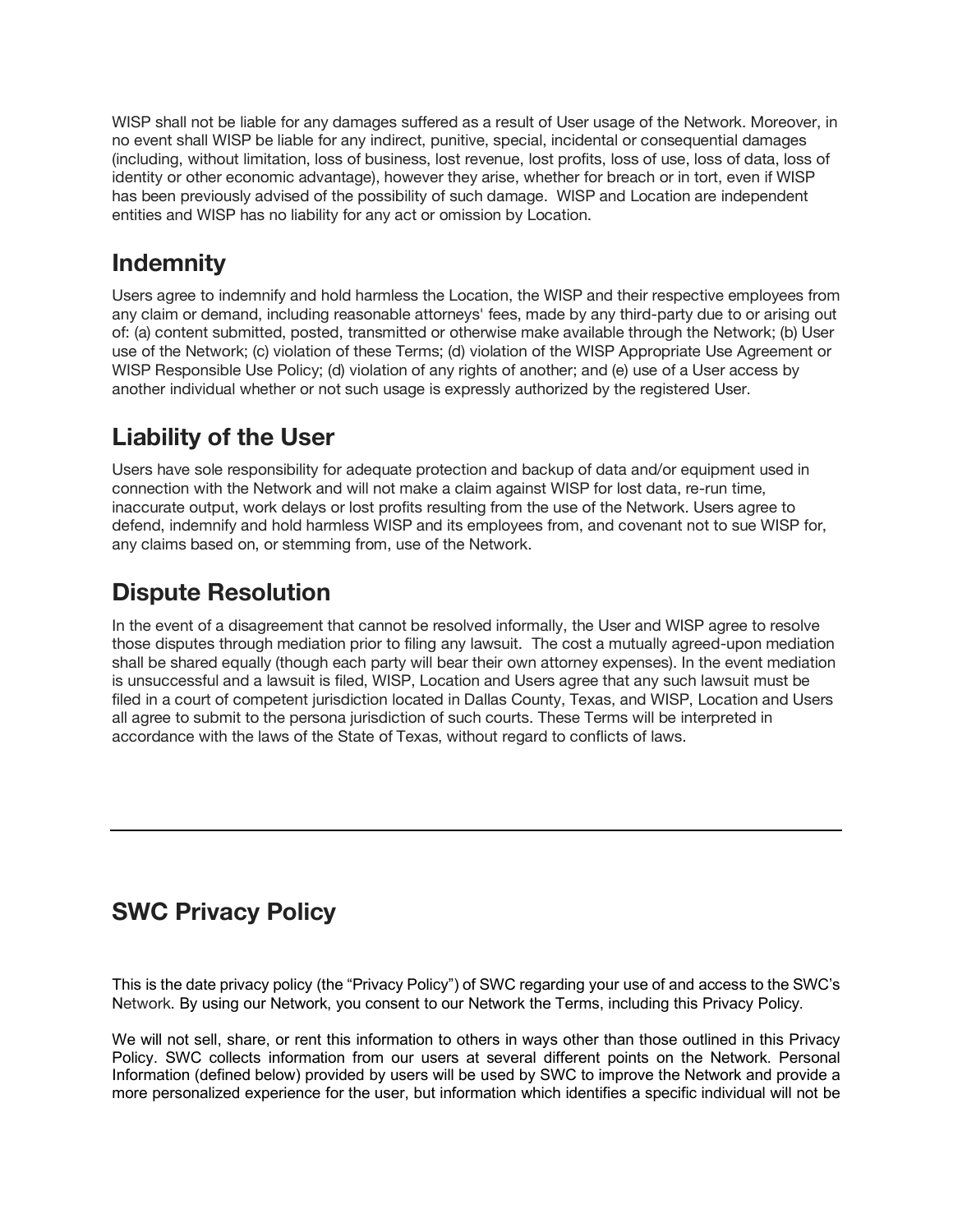disclosed to others without the user's permission unless necessary to provide services which the user has requested.

This online privacy policy applies only to information collected through our Network and not to information collected offline.

SWC is based in Missouri and is only required to comply with applicable state and federal data and privacy laws. Do not use the Network or if any provision of this Privacy Policy does not comply with any laws of your jurisdiction.

#### **What kinds of information and data do we collect?**

We may ask for certain personal data to make our services available to you. We only ask for information associated with your account or the administration. When ordering or registering on our Network, as appropriate, you may be asked to enter your: name, e-mail address, phone number or credit card information. You may, however, visit our Network anonymously. SWC will retain your personal data only for as long as is necessary for the purposes detailed in this Privacy Policy. The minimum information that SWC Inc requires is an e-mail address for registration and contact purposes. We may also ask for payment and business information for invoicing purposes.

In addition, from our Network SWC collects personal data through form submissions, primarily for the purpose of enabling the purchase of services and engaging in support. SWC also collects anonymous information about how visitors use our Network; for example, SWC utilizes analytics software to track, in aggregate, the number of unique views received by the pages of the Network, the domains from which users originate along with many other analytical data points. Through the use of analytics software, the SWC Network may use "cookies" to assist the tracking of how users engage our Network.

We collect information from you when you register on our Network, contact us, respond to a survey or fill out a form. When registering on our Network, you may be asked to enter your: name, e-mail address, phone number or credit card information. You may, however, visit our Network anonymously.

Depending on which Services or products you use, we collect different kinds of information from or about you. SWC may collect Personal Information. SWC will also automatically gather and store it in log files: IP addresses, browser types, ISPs, referring/exit pages, operating systems, date/time stamps, and movements around the Network. The Network also gathers demographic information and other information from you based on your responses to surveys and similar Network services. At no time will SWC require a child to disclose more information than is reasonably necessary in an activity as a condition of participation.

We are a Zero-Log service provider and do not keep records of your traffic, browsing, or activity while using our services. We do analyze Network functionality for performance for purposes of improving our service offerings to our customers. Our priority is to educate and make it easy for customers to understand what data we collect, why we collect it, and how we use it.

#### **Who is collecting the data?**

SWC and collaborating third parties in order to provide service to our Users.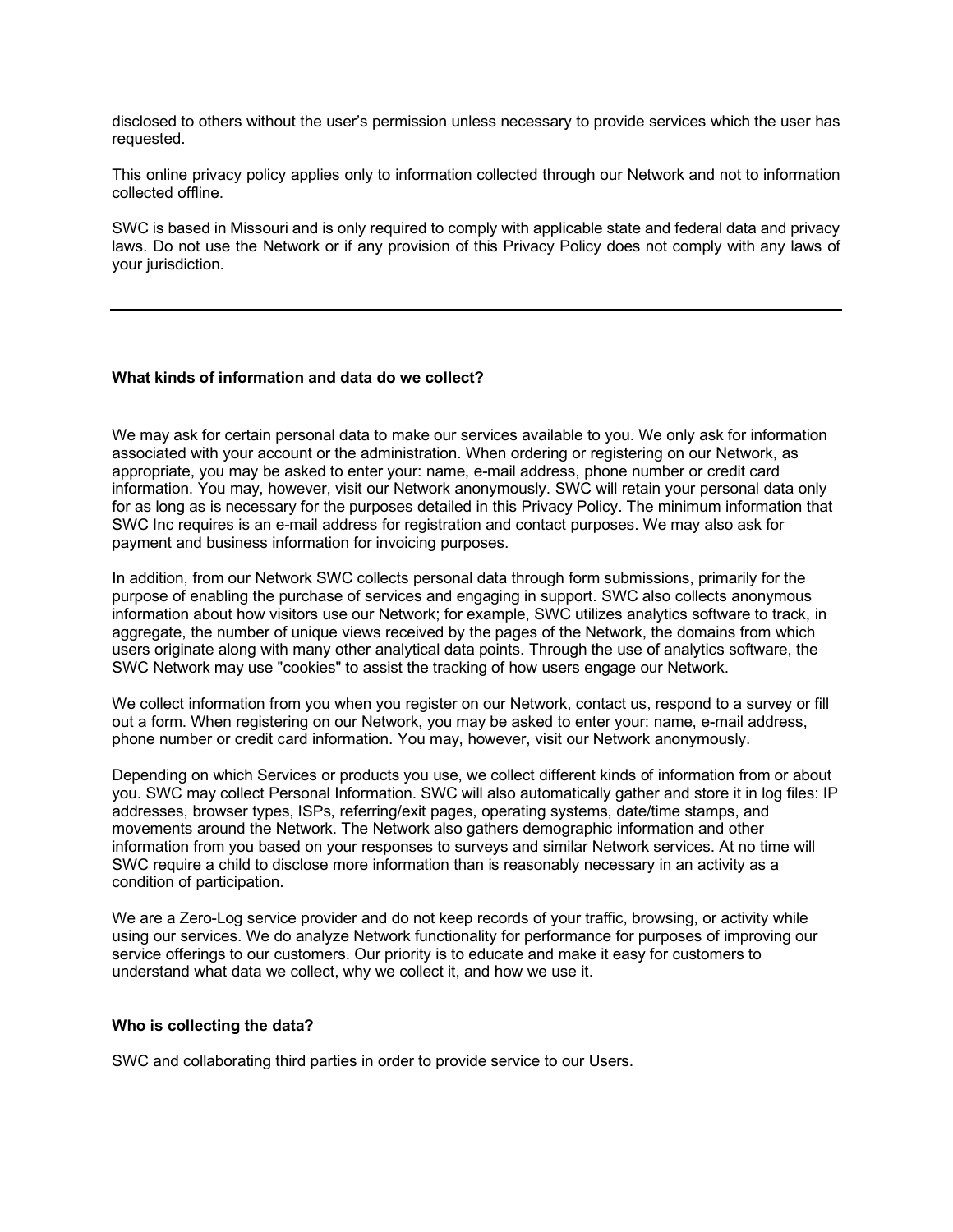#### **How do we protect your information?**

We implement a variety of security measures to maintain the safety of your personal information when you place an order.

We offer the use of a secure server. All supplied sensitive/credit information is transmitted via Secure Socket Layer (SSL) technology and then encrypted into our Payment gateway providers database only to be accessible by those authorized with special access rights to such systems and are required to keep the information confidential.

After a transaction, your private information (credit cards, financials, etc.) will not be stored on our servers.

#### **Your Rights Regarding the Date We Collect**

With respect to the data we collect from you, you have the following rights:

- 1) the right to be informed about the data we collect;
- 2) the right to access and review the data we have collected from you;
- 3) the right of rectification or correction of any data we have collected from you;
- 4) the right to have any/all data we collect removed;
- 5) the right to restrict how we process data we collect from you;
- 6) the right to data portability;
- 7) the right to object to our collection of data; and
- 8) the right to prevent direct marketing, automated decision-making and profiling.

If you wish to take advantage of any of the above rights, please contact us and we will comply at no charge to you.

To review, request a copy of, or delete your account information you may contact us via e-mail at: : info@systecwifi.com.

#### **Data Retention Period**

We typically maintain your data for as long as you use our Network and/or our services. We also reserve the right to retain any/all data from our users and former users indefinitely unless/until the user requests deletion of their data, or in the event we are legally required to remove the data, whichever occurs first.

We will generally only retain your Personal Information for so long as is necessary to fulfill the purposes for which it was collected, as set out under this section above. However, in the following circumstances, we may be required to retain, preserve or disclose your Personal Information for a longer period of time:

- in order to comply with applicable laws or regulations;
- in order to comply with a court order, subpoena or other legal process;
- in response to a request by a government authority, law enforcement agency or similar body (whether situated in your jurisdiction or elsewhere);
- where we believe it is reasonably necessary to comply with applicable laws or regulations; or
- in order to enforce the SWC Terms of Service or this Privacy Policy, protect our rights, property or safety, or the rights, property, or safety of our affiliate companies or other users of SWC.

#### **How do we use collected information?**

We do not sell, trade, or otherwise transfer to outside parties your personally identifiable information. This does not include trusted third parties who assist us in operating our Network, conducting our business, or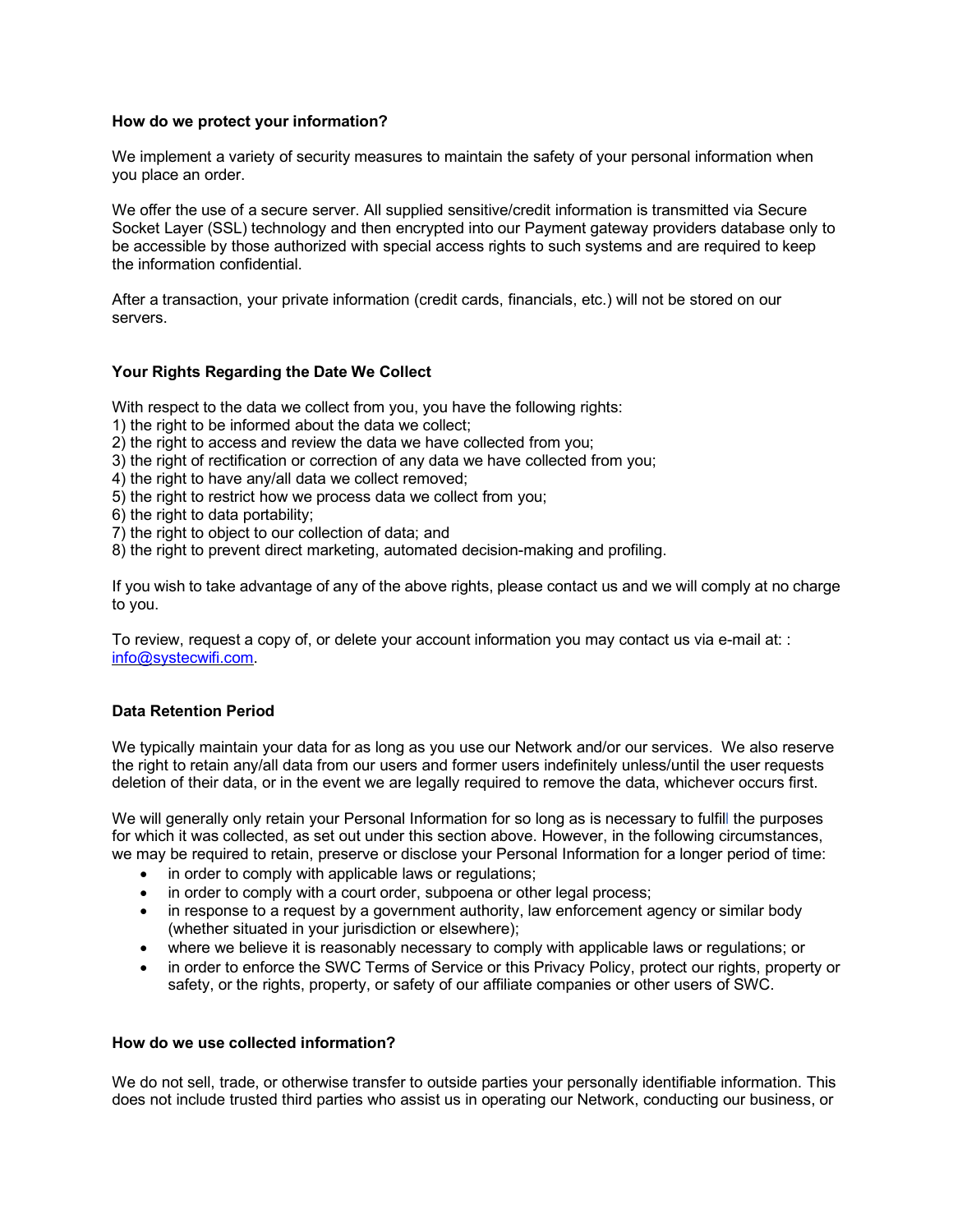servicing you, so long as those parties agree to keep this information confidential. We may also release your information when we believe release is appropriate to comply with the law, enforce our Network policies, or protect ours or others' rights, property, or safety. However, non-personally identifiable visitor information may be provided to other parties for marketing, advertising, or other uses.

SWC uses the collected Personal Data to provide and maintain our Services and provide customer support for our Services. SWC will only use your Personal Data to provide you with news, special offers or general information only if you have willingly Opted In to receive such information.

SWC may collect and use your Personal Information for the following purposes:

#### **Providing and improving our products.**

We are able to deliver our Services, personalize content and make suggestions for you by using this information to understand how you use and interact with our Services and the people or things you're connected to and interested in on and off our Services. We also use information we have to provide shortcuts and suggestions to you. When we have location information, we use it to tailor our Services for you and others, such as helping you check in and find local events in your area or telling your friends that you are nearby. We conduct surveys and research, test features in development and analyze the information that we have in order to evaluate and improve products and services, develop new products or features and conduct audits and troubleshooting activities.

#### To process transactions

Your information, whether public or private, will not be sold, exchanged, transferred, or given to any other company for any reason whatsoever, without your consent, other than for the express purpose of delivering the purchased product or service requested.

#### **Promoting safety and security.**

We use the information we have to help verify accounts and activity, and to promote safety and security on and off our Services, such as by investigating suspicious activity or violations of our terms or policies.

#### **Communicating with you.**

We use your information to send you marketing communications, communicate with you about our Services and let you know about our policies and terms. We also use your information to respond to you when you contact us.

#### **Sending emails or pushing notifications**

We may occasionally also send emails such as company news, updates, related product or service information, etc., and we will use your basic Personal Information to respond to inquiries, questions, and/or other requests. We may also use your Information for the purpose of sending you direct marketing (whether by messaging within our services, by email or by other means) that offer or advertise our products and services and/or the products and services of selected third parties. You may at any time change your preferences or turn off notifications, which will alter or cease the specific notifications you receive. You may also cancel your account at any time, in which case we will cease sending you reminder emails, but you may continue getting shared content from others until you specifically turn off those notifications. We may use a third-party mailing list service for company announcements or occasional marketing emails, and you may need to unsubscribe from these emails separately than other types of emails.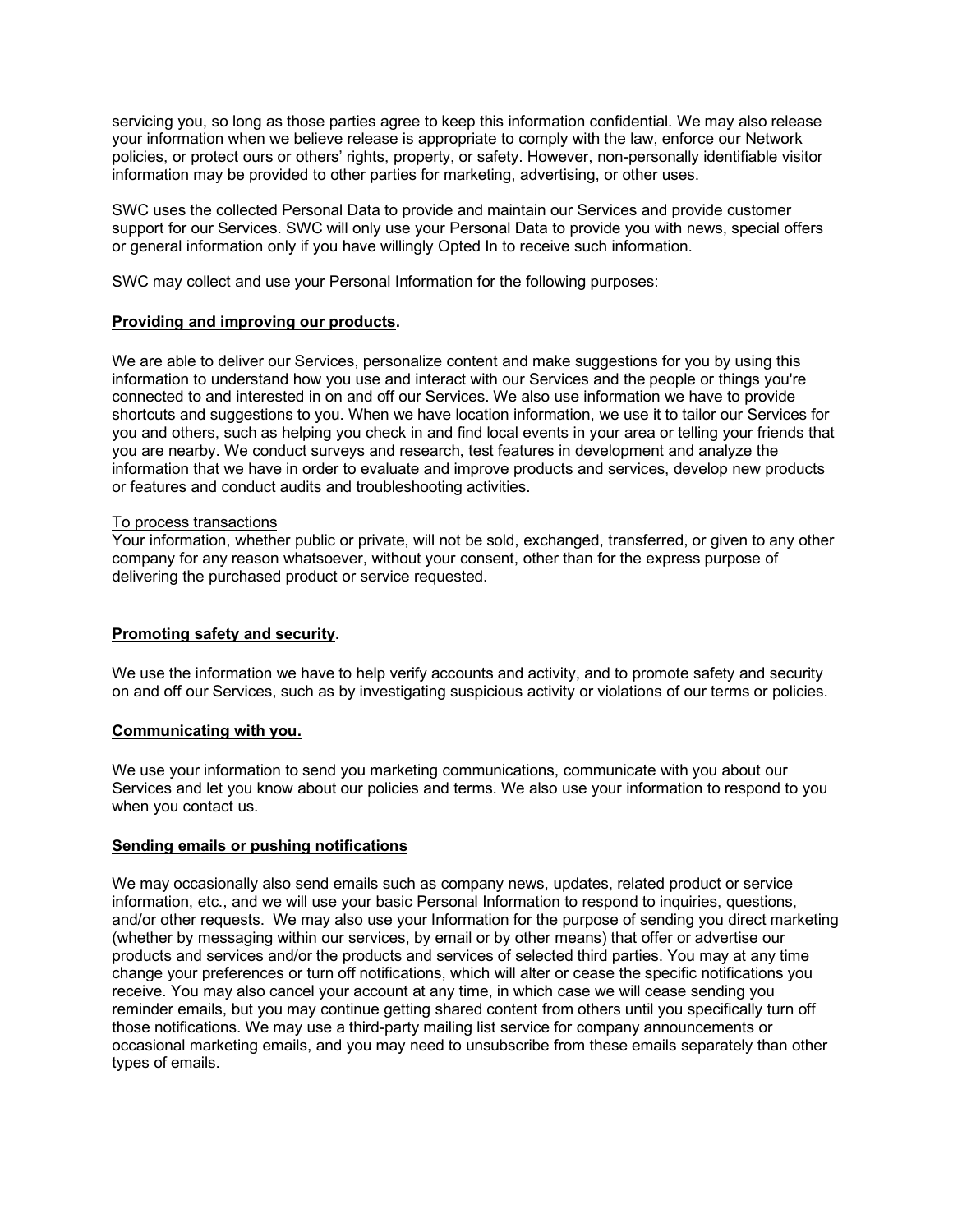*Collected Information*. SWC may collect information from you in several different ways including the following:

- o *Requests.* When you request information from us, by phone or e-mail, through the Network, or by requesting to join our mailing list, we may collect certain personally identifiable information from you. If you respond to a survey or sign up contest or drawing, we may request certain Personal Information. We use this information to provide you with information, customer service, or other services related to your request.
- o *Log Files.* As is true of most Networks, we gather certain information automatically and store it in log files. This information includes Internet Protocol (IP) addresses, browser type, Internet Service Provider (ISP), referring/exit pages, operating system, date/time stamp, and movements around the Network, and to gather demographic information about our user base as a whole. We do not link this automatically collected data to personally identifiable information.
- o *Correspondence*. If you send us personal correspondence, such as an email or letter, we may collect such information into a file specific to you.
- o *Third Party Referral*. We may collect certain personally identifiable information regarding you, when a third party may voluntarily provide such information, in particular when using the "Send to A Friend" option present on our mailings.
- o *Links.* The Network may contain links to other sites. However, please be aware that SWC is not responsible for and cannot control the privacy policies of such other sites. We encourage you to be aware when you leave the Network, and to read the privacy policies of each and every web Network that collects personally identifiable information. This Privacy Policy applies solely to information collected by the SWC Network.

**Network Usage***.* SWC may monitor your activities, preferences, and transactional data (such as your IP address) relating to your use of the Network and/or services and log this information. This information may be used to diagnose Network technical problems. We also use personal and non-Personal Information in aggregate or statistical form in order to improve our products, services and procedures. This means that information from many persons and/or web Network visits is grouped together in a way that does not disclose the Personal Information of any particular person. For example, we track how many people have expressed interest in a particular product and what kinds of web browsers are most often used when visiting our web Network. Among other things, this information helps us determine which of our products and services are successful and which should be changed or discontinued.

**Cookies***.* Cookies are data files that are written onto your computer by a computer network or website and stay there unless they expire or are removed by you. Cookies enable us to recognize your computer when you revisit the Network and recall your Network preferences to enhance your experience in using the Network. We do not use cookies to collect or use any information about your visits to websites and do not knowingly allow any third party to create cookies or otherwise collect any information from our Network. Consult your browser Help menu to learn more about how you can configure your browser software to notify you when your computer receives a new cookie. Note that you may also be able to configure your browser to disable the creation of cookies entirely (although your full interactive use of the Network may be adversely impacted if you do this. For example, you may not be able to place on-line orders for our products.) This Privacy Policy covers the use of cookies by this Network only and does not cover the use of cookies by any advertisers or third parties.

**Web Beacons**. Web beacons are very small, invisible graphics present on web pages or emails that help us track when the page or email has been accessed. Some parts of the Network, emails and other files may use web beacons, also known as clear gif technology or action tags. We do not use web beacons to collect, use or store any Personal Information about you.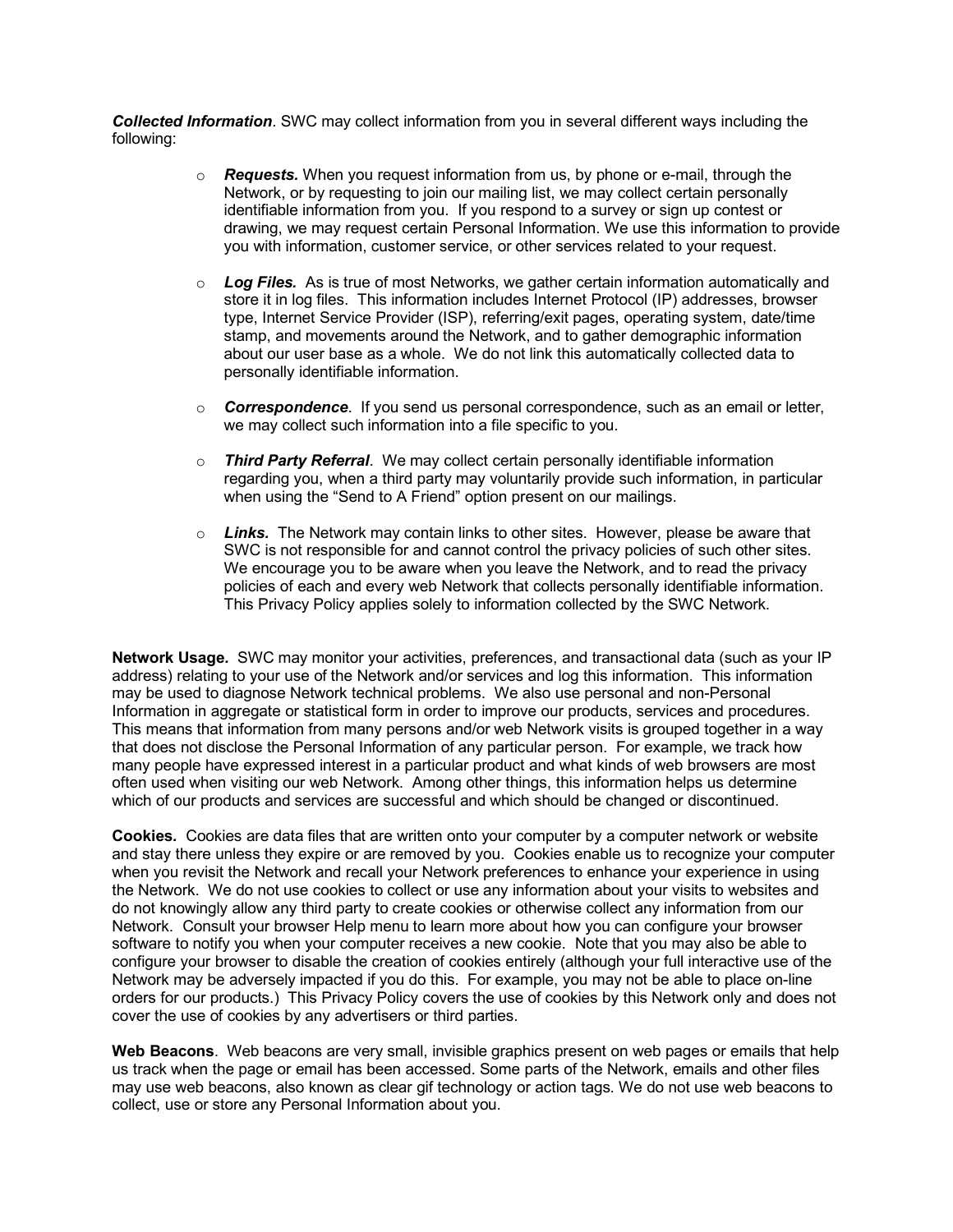**Customer Service***.* Based upon the personally identifiable information you provide us, we may send you a confirmation e-mail to act as a receipt of your purchase. We will also communicate with you in response to your inquiries and to provide the services you request.

**Business Services***.* We will also communicate with you in connection with services you request from SWC.

#### **California Online Privacy Protection Act Compliance**

Because we value your privacy, we have taken the necessary precautions to be in compliance with the California Online Privacy Protection Act. We therefore will not distribute your personal information to outside parties without your consent.

#### **Disclosure of Collected Information**

- a. *Information from the Network.* SWC will never disclose to non-affiliated third parties without your prior approval your e-mail address, phone number, or other Personal Information that we collect via the Network. However, we reserve the right to outsource certain activities to certain third parties. In such cases, we strictly limit the information provided to these third parties to the minimum necessary for them to perform the functions for which we have retained them and prohibit them from using the information for any other purpose or retaining it after it is no longer needed.
- b. *Law Enforcement*. SWC, however, will cooperate with official law enforcement inquiries, such as fraud investigations and subpoenas, and will disclose your information when necessary to comply with state and federal laws and regulations.
- c. *Disclaimer.* We cannot ensure that all of your private communications and other Personal Information will never be disclosed in ways not otherwise described in this Privacy Policy. By way of example (without limiting the foregoing), we may be forced to disclose Personal Information to the government or third parties under certain circumstances, third parties may unlawfully intercept or access transmission or private communications, or users may abuse or misuse your Personal Information that they collect from the Network.
- *d. Children 18 Years of Age and Younger.* You must be 18 or over to use the Network.We are in compliance with the requirements of COPPA (Children's Online Privacy Protection Act), we do not collect any information from anyone under 13 years of age. Our Network, products and services are all directed to people who are at least 18 years old or older.

#### **Security**

SWC is committed to ensuring that your account information, including your customer information, is protected while you are on the Network. SWC uses appropriate and reasonable measures to maintain the security of your Personal Information. This includes procedures followed by our personnel to prevent data loss or theft, physical security of our servers and information stores and electronic security such as firewalls, password-protected databases and secure connections. SWC may use certain third parties for services such as advertising, marketing and subscription management. We only work with third parties whose privacy policies and security practices are equal to or more stringent than our own and who agree to strictly limit their use of the information we provide them to fulfill the functions for which they have been retained. You should be aware, however, that no data transmitted over the Internet, sent through the mail or stored on a computer is 100% secure and that we cannot guarantee the security of your personal data while in transmission to us. Public computers in particular should never be considered secure. You should never give out Personal Information on the Network, or its message board, in chat rooms and other publicly viewable locations. In addition, there exist malicious programs, typically called computer viruses or trojan horses, which can be used to capture information off your computer's hard drive or while